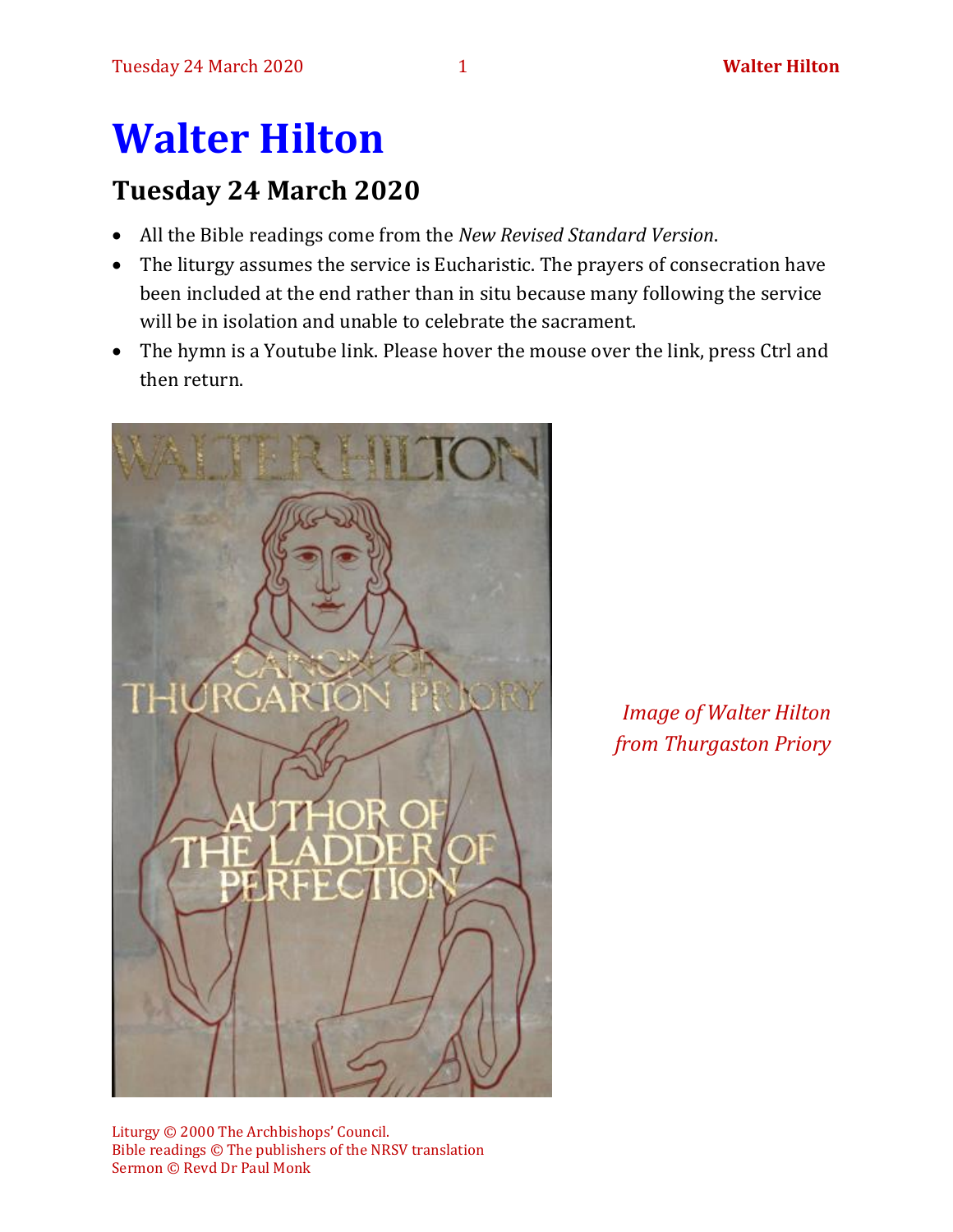HYMN **[For all the saints, who from their labours rest](https://www.youtube.com/watch?v=WbPshOGxpew)** (please click on this link to hear the hymn)

## **The welcome**

In the name of the Father, and of the Son, and of the Holy Spirit

All **Amen.**

The Lord be with you

All **And also with you.**

# **The Preparation**

All **Almighty God,**

**to whom all hearts are open, all desires known, and from whom no secrets are hidden: cleanse the thoughts of our hearts by the inspiration of your Holy Spirit, that we may perfectly love you, and worthily magnify your holy name; through Christ our Lord. Amen.**

Our Lord Jesus Christ said:

The first commandment is this:

'Hear, O Israel, the Lord our God is the only Lord.

You shall love the Lord your God with all your heart,

with all your soul, with all your mind,

and with all your strength.'

And the second is this: 'Love your neighbour as yourself.'

There is no other commandment greater than these.

On these two commandments hang all the law and the prophets.

### All **Amen. Lord, have mercy.**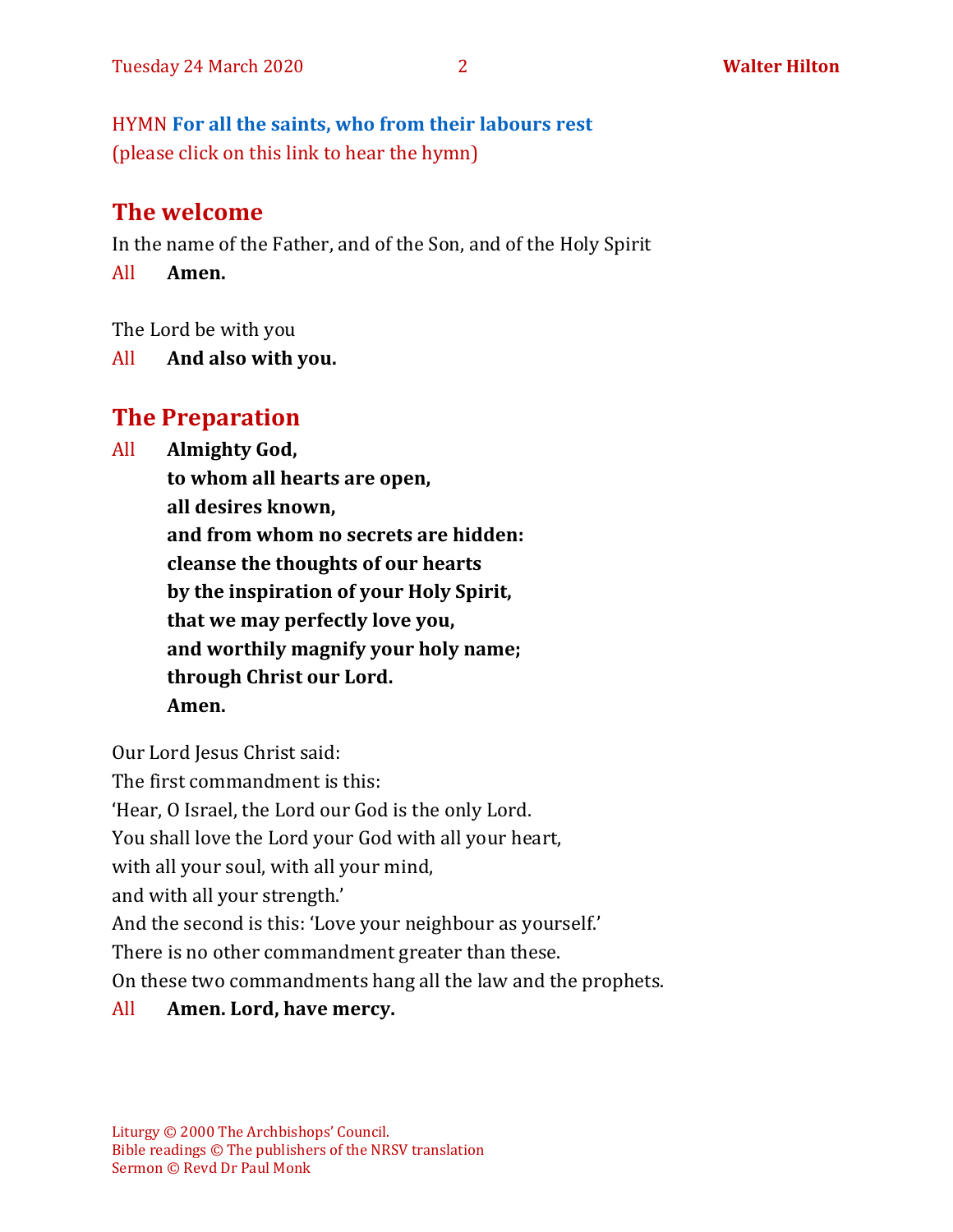Jesus said to his apostles, 'You are my friends if you obey my commandment.' Therefore, let us confess our sins in penitence and faith, firmly resolved to keep God's commandments and to live in love and peace with all.

All **Almighty God, our heavenly Father, we have sinned against you and against our neighbour in thought and word and deed, through negligence, through weakness, through our own deliberate fault. We are truly sorry and repent of all our sins. For the sake of your Son Jesus Christ, who died for us, forgive us all that is past and grant that we may serve you in newness of life to the glory of your name. Amen.**

Almighty God, who forgives all who truly repent, have mercy upon you, pardon and deliver you from all your sins, confirm and strengthen you in all goodness, and keep you in life eternal; through Jesus Christ our Lord.

All **Amen.**

There is no Gloria during Lent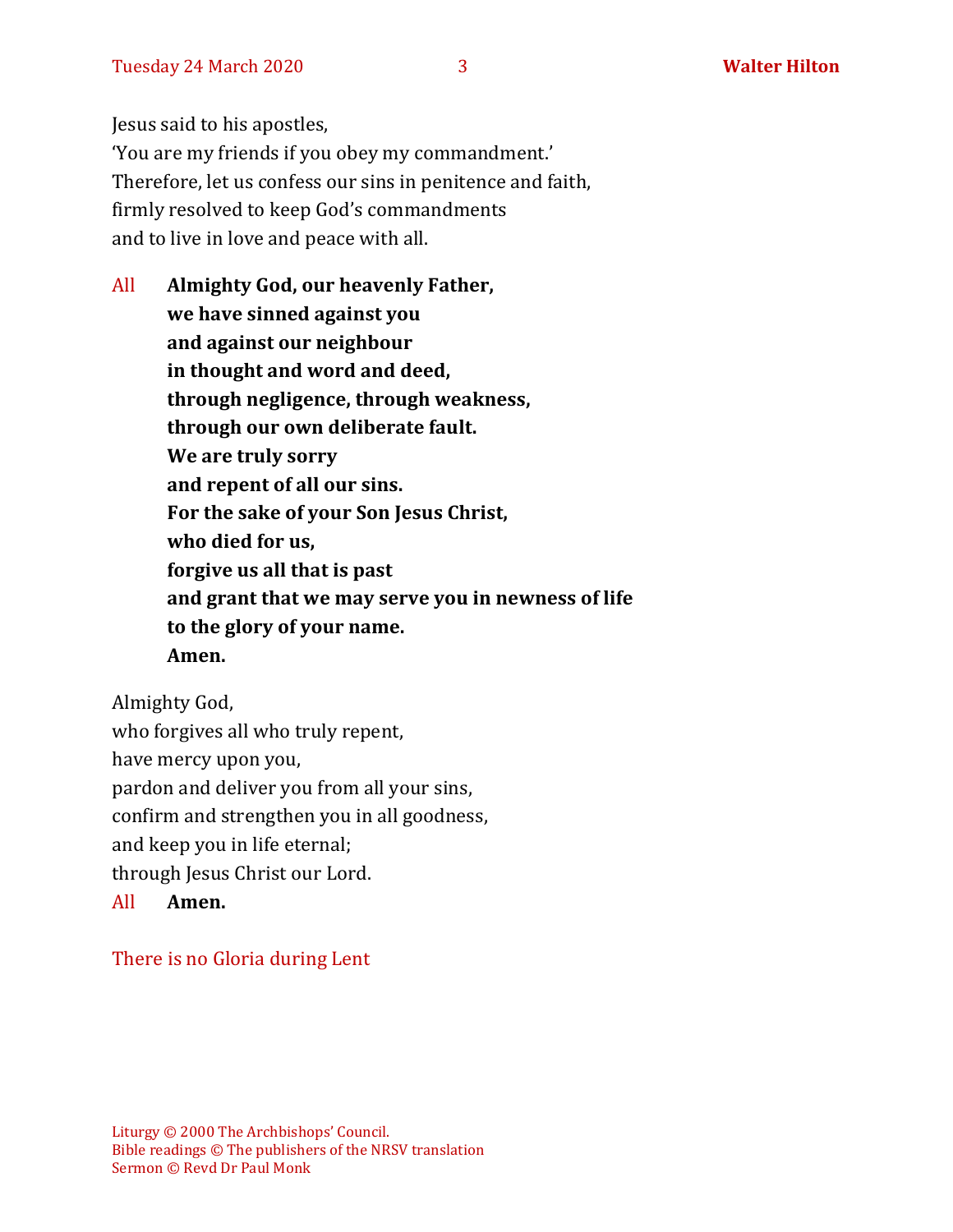## **The Collect for Walter Hilton**

Gracious God, we give you thanks for the life and work of Walter Hilton, and other hermits and mystics, who, passing through the cloud of unknowing, beheld your glory. Help us, after their examples, to see you more clearly and love you more dearly, in the Name of Jesus Christ our Saviour; who with you and the Holy Spirit lives and reigns, one God, for ever and ever. All **Amen.**

## **First reading**

A reading from the book of Job

Then Job answered: 'How you have helped one who has no power! How you have assisted the arm that has no strength! How you have counselled one who has no wisdom and given much good advice! With whose help have you uttered words, and whose spirit has come forth from you? The shades below tremble, the waters and their inhabitants. Sheol is naked before God, and Abaddon has no covering. He stretches out Zaphon over the void, and hangs the earth upon nothing. He binds up the waters in his thick clouds, and the cloud is not torn open by them. He covers the face of the full moon, and spreads over it his cloud. He has described a circle on the face of the waters, at the boundary between light and darkness. The pillars of heaven tremble, and are astounded at his rebuke. By his power he stilled the Sea; by his understanding he struck down Rahab. By his wind the heavens were made fair; his hand pierced the fleeing serpent. These are indeed but the outskirts of his ways; and how small a whisper do we hear of him! But the thunder of his power who can understand?' *Job 26:1–14*

This is the Word of the Lord All **Thanks be to God.**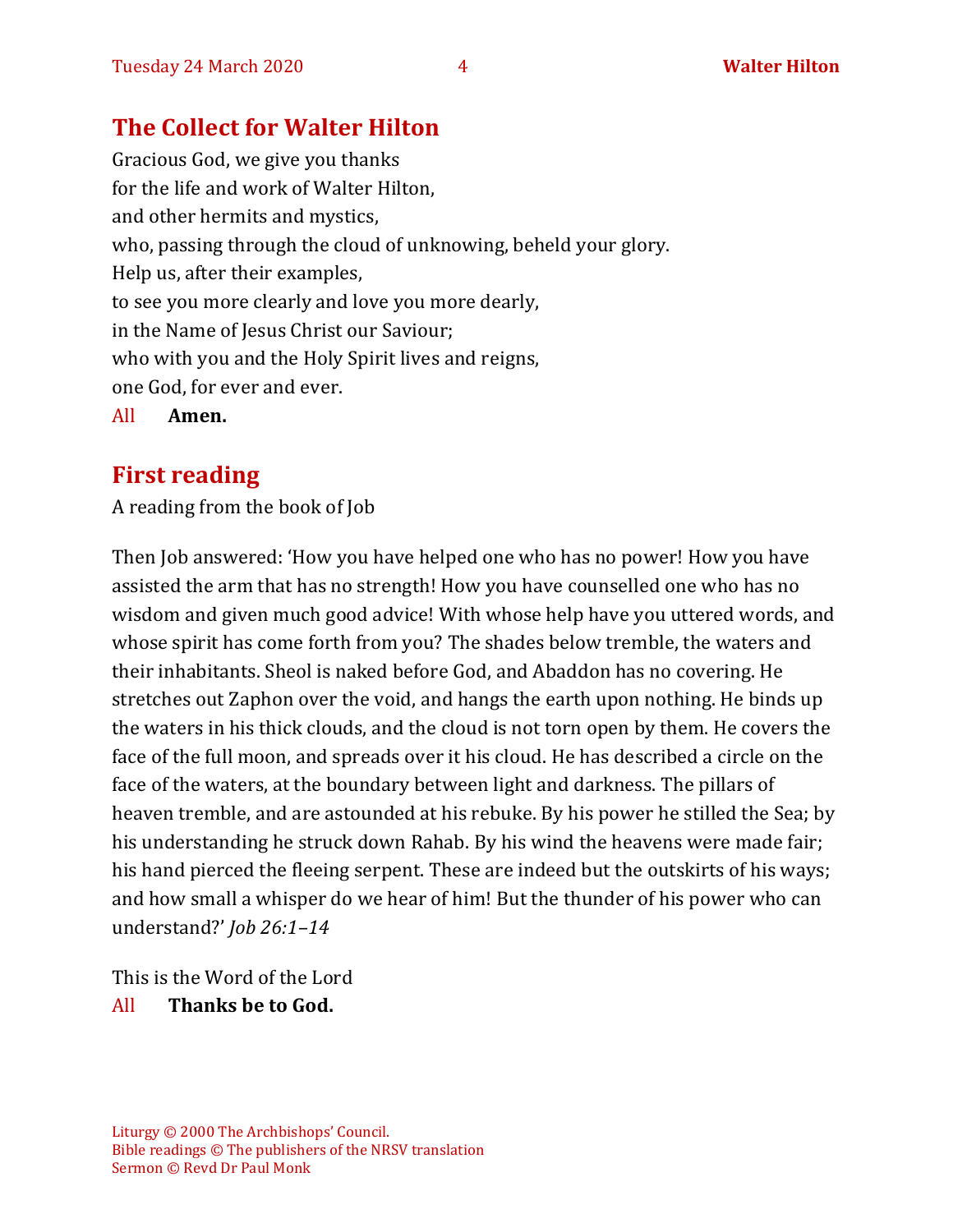## **Second reading**

A reading from St Paul's Letter to the Romans.

O the depth of the riches and wisdom and knowledge of God! How unsearchable are his judgments and how inscrutable his ways!

'For who has known the mind of the Lord?

Or who has been his counsellor?'

'Or who has given a gift to him,

to receive a gift in return?'

For from him and through him and to him are all things. To him be the glory for ever. Amen. I appeal to you therefore, brothers and sisters, by the mercies of God, to present your bodies as a living sacrifice, holy and acceptable to God, which is your spiritual worship. Do not be conformed to this world, but be transformed by the renewing of your minds, so that you may discern what is the will of God—what is good and acceptable and perfect. *Romans 11:33–12:2*

This is the Word of the Lord

All **Thanks be to God.**

## **Gospel reading**

Hear the Gospel of our Lord Jesus Christ according to Matthew

### All **Glory to you O Lord.**

Jesus said, 'You have heard that it was said, 'You shall love your neighbour and hate your enemy.' But I say to you, Love your enemies and pray for those who persecute you, so that you may be children of your Father in heaven; for he makes his sun rise on the evil and on the good, and sends rain on the righteous and on the unrighteous. For if you love those who love you, what reward do you have? Do not even the tax collectors do the same? And if you greet only your brothers and sisters, what more are you doing than others? Do not even the Gentiles do the same? Be perfect, therefore, as your heavenly Father is perfect.' *Matthew 5:43–48*

This is the Gospel of the Lord

### All **Praise to you O Christ.**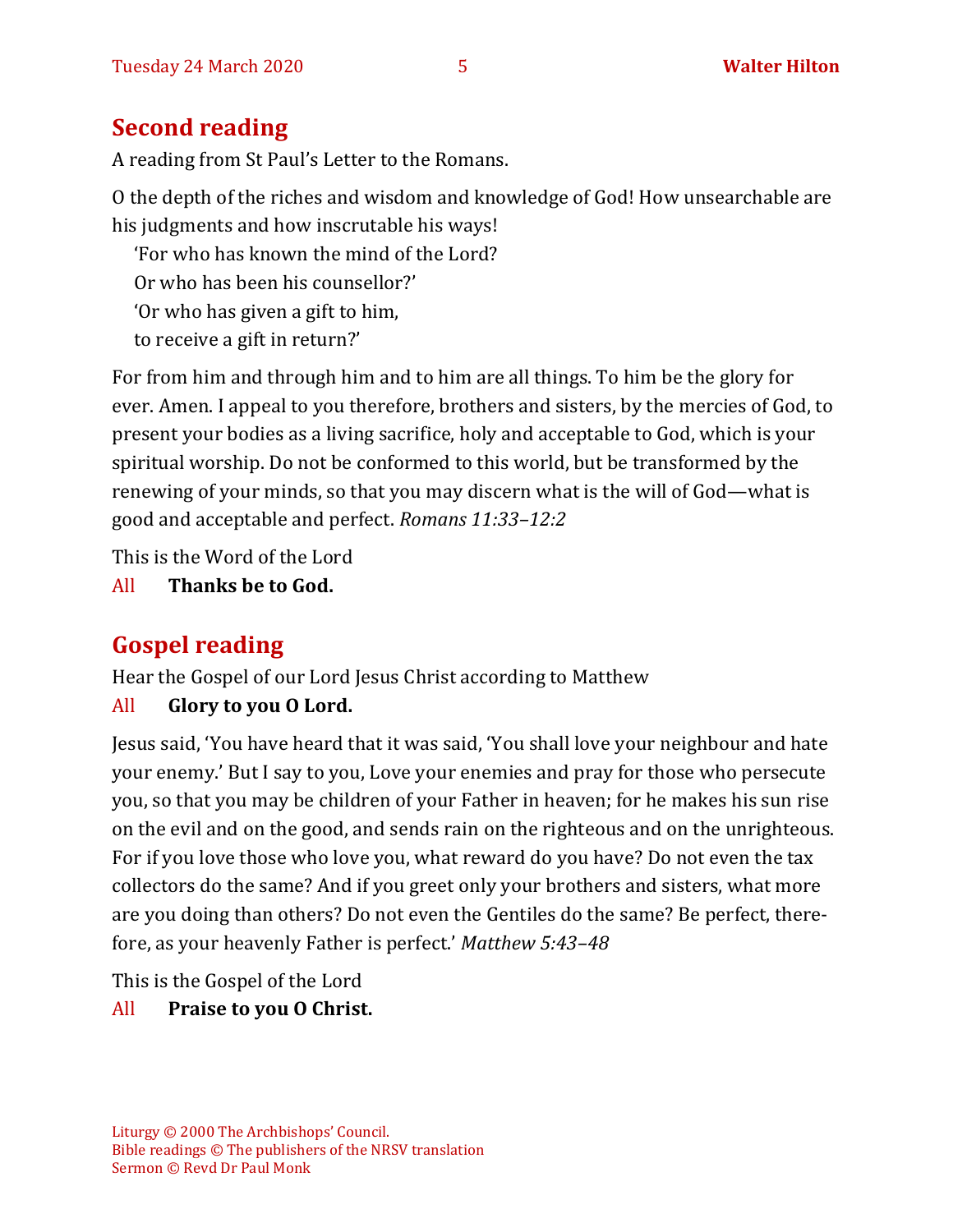#### **Sermon**

I worry sometimes. Every day of my life I pray the Lord's Prayer, and yet the world never seems to get better. My friends and relatives pray the Lord's Prayer, and yet the Kingdom never seems to come on earth as it is in Heaven. Why? My atheist friends taunt me sometimes, saying, 'Did it work, then?' Did this God of yours answer your prayer? I used to get quite down, until I realised what the Lord's Prayer was saying, and what it isn't saying.

The Lord's Prayer is not principally about changing the world, changing the Superpowers and the Unions and the Government. The chief focus of the Lord's Prayer is *us*. At the beginning of Genesis — it's in Genesis chapter 2 — we read of when God made the first man and woman. And it says this: 'male and female He made them, in the image and in the likeness of God.' the problem is that after the Fall, we may have retained the image of God — we have a spiritual side — we have lost the likeness of God. We lost the perfection that was there at the inception of the human race.

The Lord's Prayer is not a magic incantation, 'Please God, change the World!' It's a request, a begging request, asking Him, 'Please change me.' When we pray the Lord's Prayer, we start by recognising that God is the source of this change. We pray to a God who is holy. His very essence is holy to the point where his very name sums him up: Our Father in heaven, 'Holiness is your name.' And, as Hebrew's tells us, without holiness no-one can see the Lord.' all things.

Only when we have recognised this God of immense holiness, placing Him on high where He belongs, only then can we look at ourselves. It's a relational thing. Now only now—do we start to pray of ourselves. And even now, we are praying for God's way not our own: we pray this in code: we pray for the Kingdom to come on earth, as it is in Heaven.' I don't know if you saw The trooping of the Colour last year? Seeing this vast battalion made me realise the power she holds. But what struck me was the way the soldiers were preparing everything for her. They'd been practising for weeks, we are told. This earthly monarch inspires that much dread. And yet our Father in Heaven is also a King — after all, what's the point of calling it a Kingdom if there is no King? In this Kingdom of His, His servants hold Him in respect, infinite respect. True servants will do anything for *this* King. Perhaps at the heart of the Lord's Prayer, then, we are asking that we too might have a correct perspective: that God might be like this to us. I love the phrase in the *Book of Common Prayer*, God is 'power infinite.' And when His Kingdom comes in our lives, we will acknowledge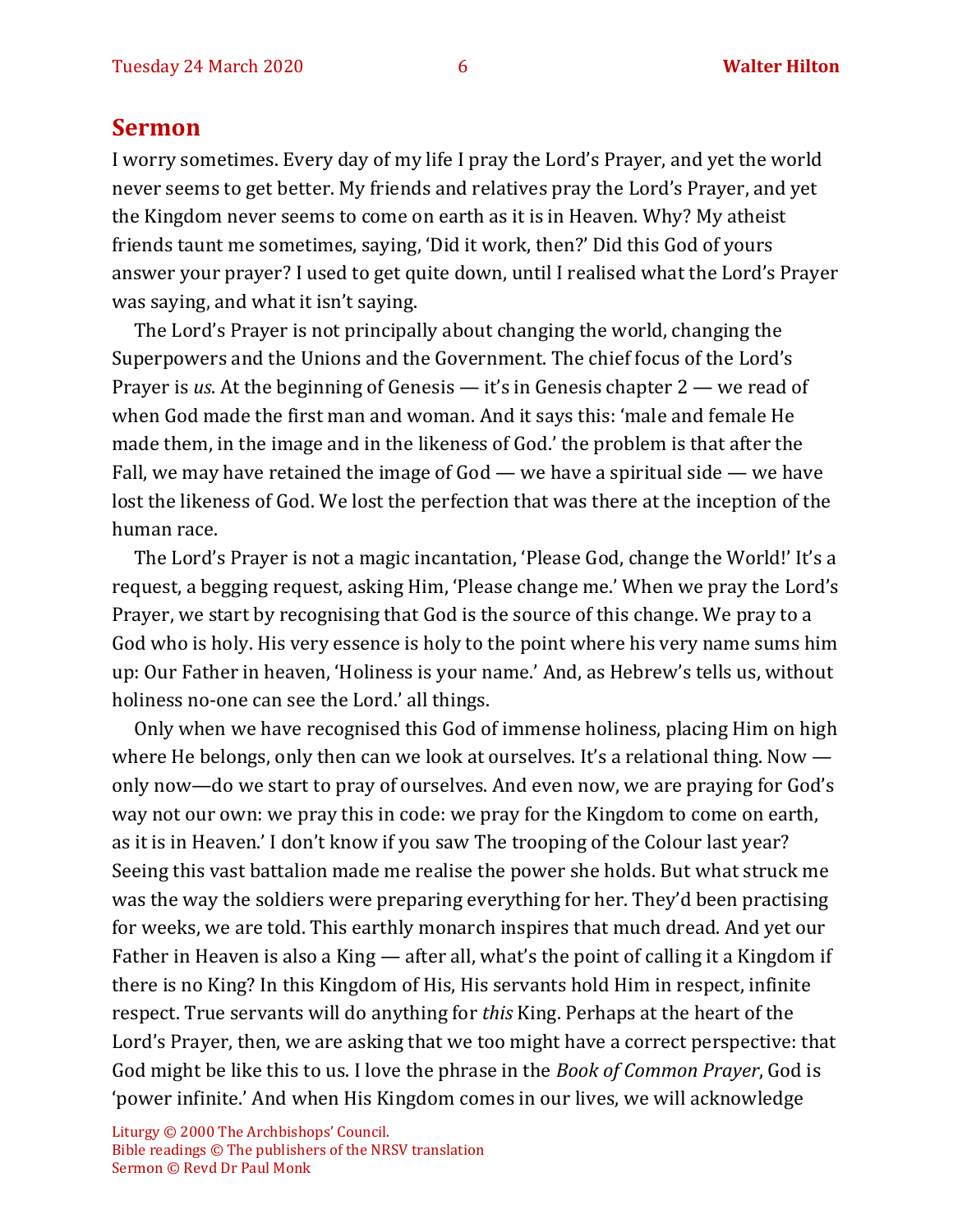Him as such. He will be King indeed on earth — or at least the small patch we call ourselves — just as it is in Heaven.

It's a strange thing to contemplate. When we pray this prayer, asking God to bring heaven down to earth, we're actually asking for a transplant, like a new kidney: God inserts a small slice of Heaven into our lives, into our souls, into our way of doing and being. We're asking that our way of being can be God's way of us.

The Lord's Prayer isn't a catch-all prayer but it does identify ways in which we can and must change: firstly, we will become less acquisitive. His Spirit living in us will change our attention from material things and cause us to look toward Him. The symptom is that we will stop planning ahead, and start thinking merely of our day to day needs,. That's why we talk of *daily* bread—a conscious allusion to the Israelites in the wilderness who lived on manna.

Secondly, we will find ourselves changing in relation to others. We will forgive, and find ourselves willing to accommodate the characters of others. Our blood pressure will go down as we realise we can actually like and thence love the people around us, because we've forgotten what a so-and-so they were last year. And this forgiveness allows us to be forgiven by God.

And thirdly, we will see temptation for what it is: the interface between the Kingdom of God and the realm of darkness. As God progressively takes over, so the powers of evil loses that power, and we become God's through and through.

Today in the Church calendar we remember Walter Hilton who wanted so much to be Godly that gave away everything in order to receive everything. And we're invited to do the same, albeit in a way that is customised to our contexts. When we pray the Lord's Prayer, we do not pray for the world to change; we pray for something more immediate and thrilling. We pray that *we* might change. We pray that we might be enabled to see Him as He is: Holy, high and lifted up. He *is* Holy. We pray that we God might be enabled we might change so as to accommodate his holiness in our lives: we pray for the Kingdom. That means asking for God' Holy Spirit to come into our lives and turn us around. And the fruit of this prayer is that we do change—if we are sincere—the sin of materialism and lack of trust goes, and we can think merely of daily bread. The sin of pride goes as we forgive, and enable people to become our friends. And the sins of temptation lose all their power. In this way, The Kingdom comes because the King can take His place, enthroned in our lives.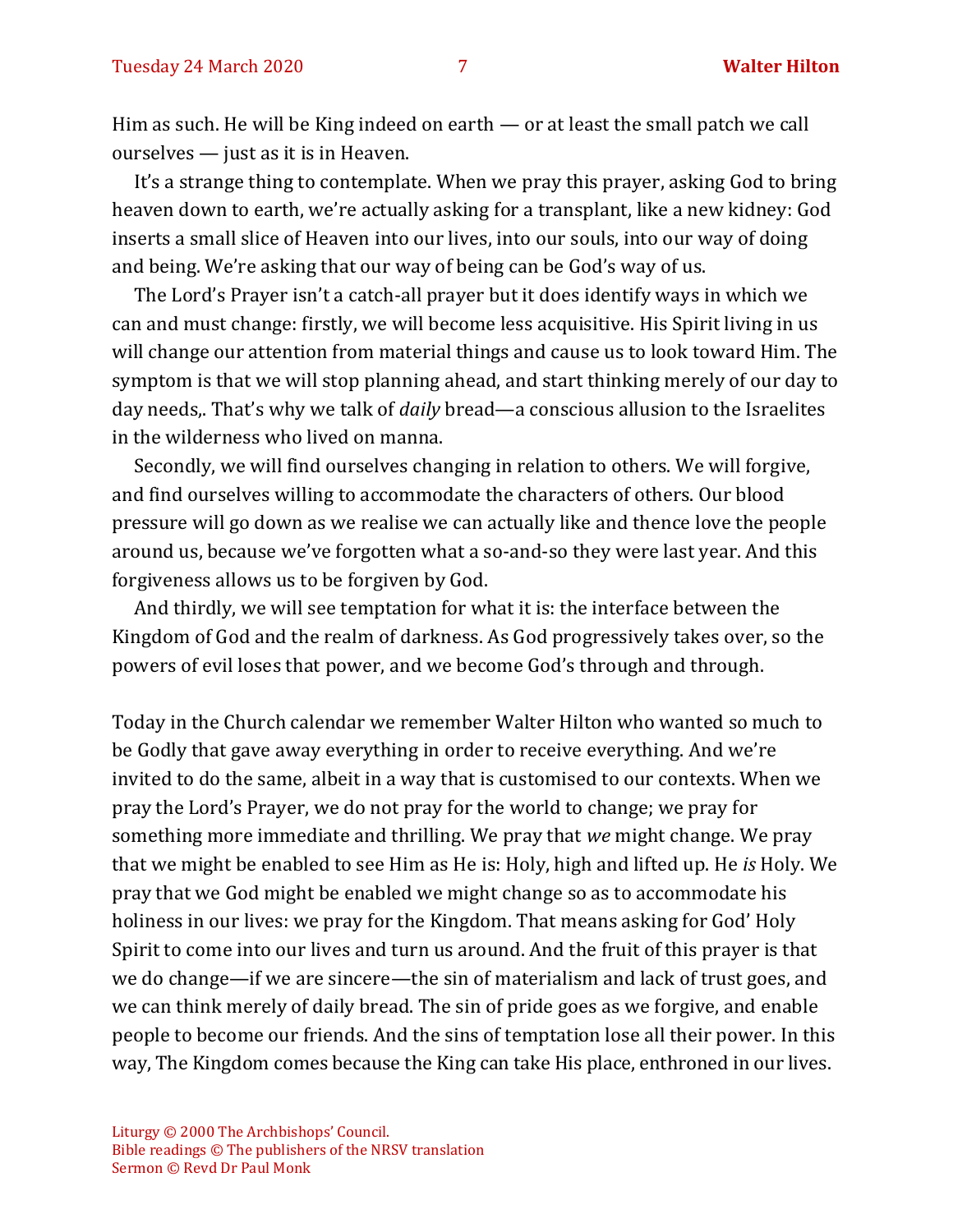## **Prayers of intercession**

United in the company of all the faithful and looking for the coming of the kingdom, let us offer our prayers to God, the source of all life and holiness.

Merciful Lord, strengthen all Christian people by your Holy Spirit that we may live as a royal priesthood and a holy nation to the praise of Jesus Christ our Saviour. Lord, in your mercy.

#### All **Hear our prayer.**

Bless *N* our bishop and all ministers of your Church that, by faithful proclamation of your word, we may be built on the foundation of the apostles and prophets into a holy temple in the Lord. Lord, in your mercy.

#### All **Hear our prayer.**

Empower us by the gift of your Holy and life-giving Spirit that we may be transformed into the likeness of Christ from glory to glory. We thank you for the example of your servant Walter Hilton. Lord, in your mercy.

### All **Hear our prayer.**

Give to the world and its peoples the peace that comes from above,

that they may find Christ's way of freedom and life.

Lord, in your mercy.

#### All **Hear our prayer.**

Hold in your embrace all who witness to your love in the service of the poor and needy; all who minister to the sick and dying; and all who bring light to those in darkness. Lord, in your mercy.

#### All **Hear our prayer.**

Touch and heal all those whose lives are scarred by sin or disfigured by pain,

that, raised from death to life in Christ,

```
Liturgy © 2000 The Archbishops' Council. 
Bible readings © The publishers of the NRSV translation
Sermon © Revd Dr Paul Monk
```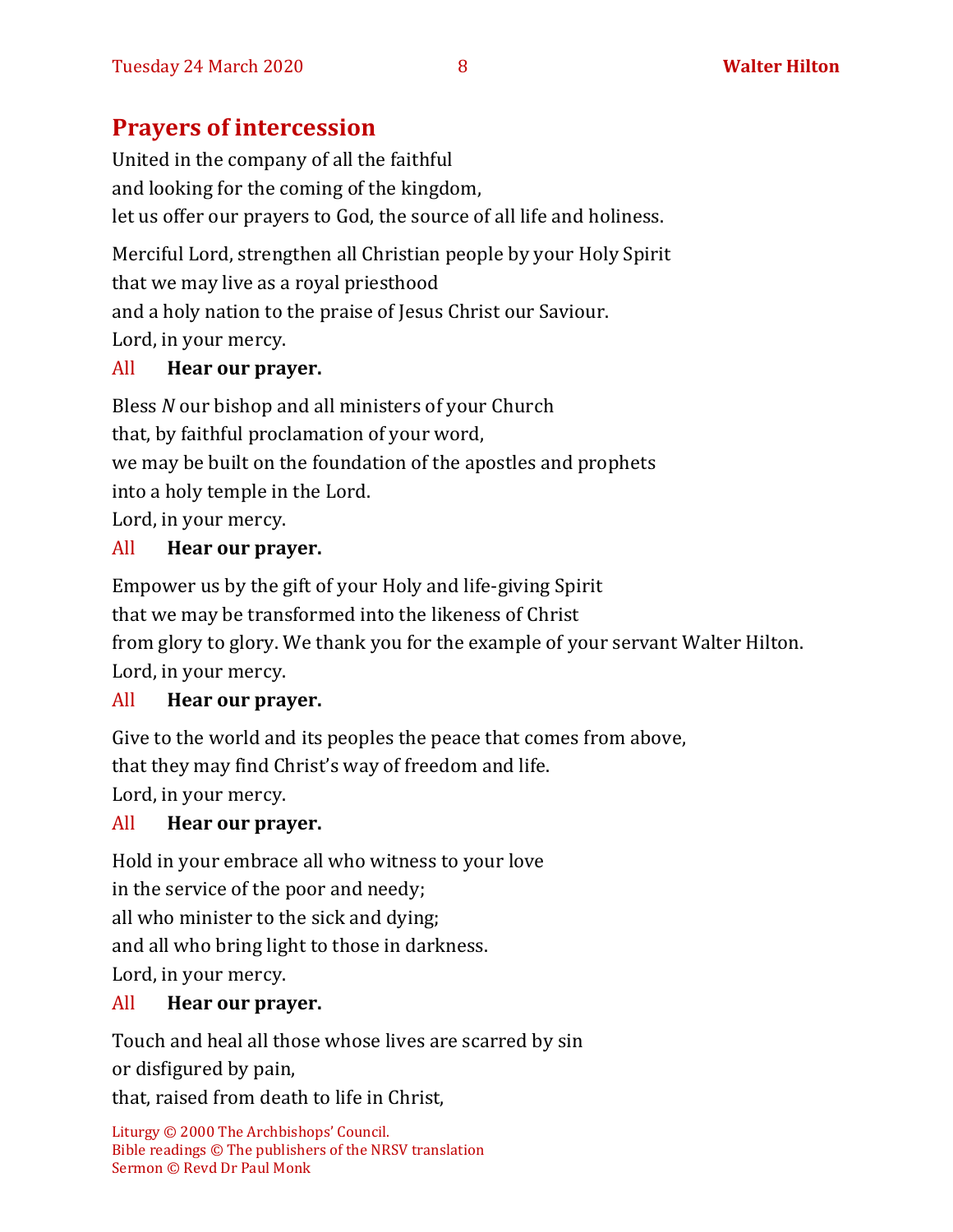their sorrow may be turned to eternal joy.

Lord, in your mercy.

#### All **Hear our prayer.**

Remember in your mercy all those gone before us who have been well-pleasing to you from eternity; preserve in your faith your servants on earth, guide us to your kingdom, and grant us your peace at all times. Lord, in your mercy.

#### All **Hear our prayer.**

Hasten the day when many

will come from east and west, from north and south,

and sit at table in your kingdom.

Lord, in your mercy.

#### All **Hear our prayer.**

We give you thanks

for the whole company of your saints in glory, included Walter Hilton, with whom in fellowship we join our prayers and praises;

by your grace may we, like them, be made perfect in your love.

#### All **Hear our prayer.**



#### All **Amen.**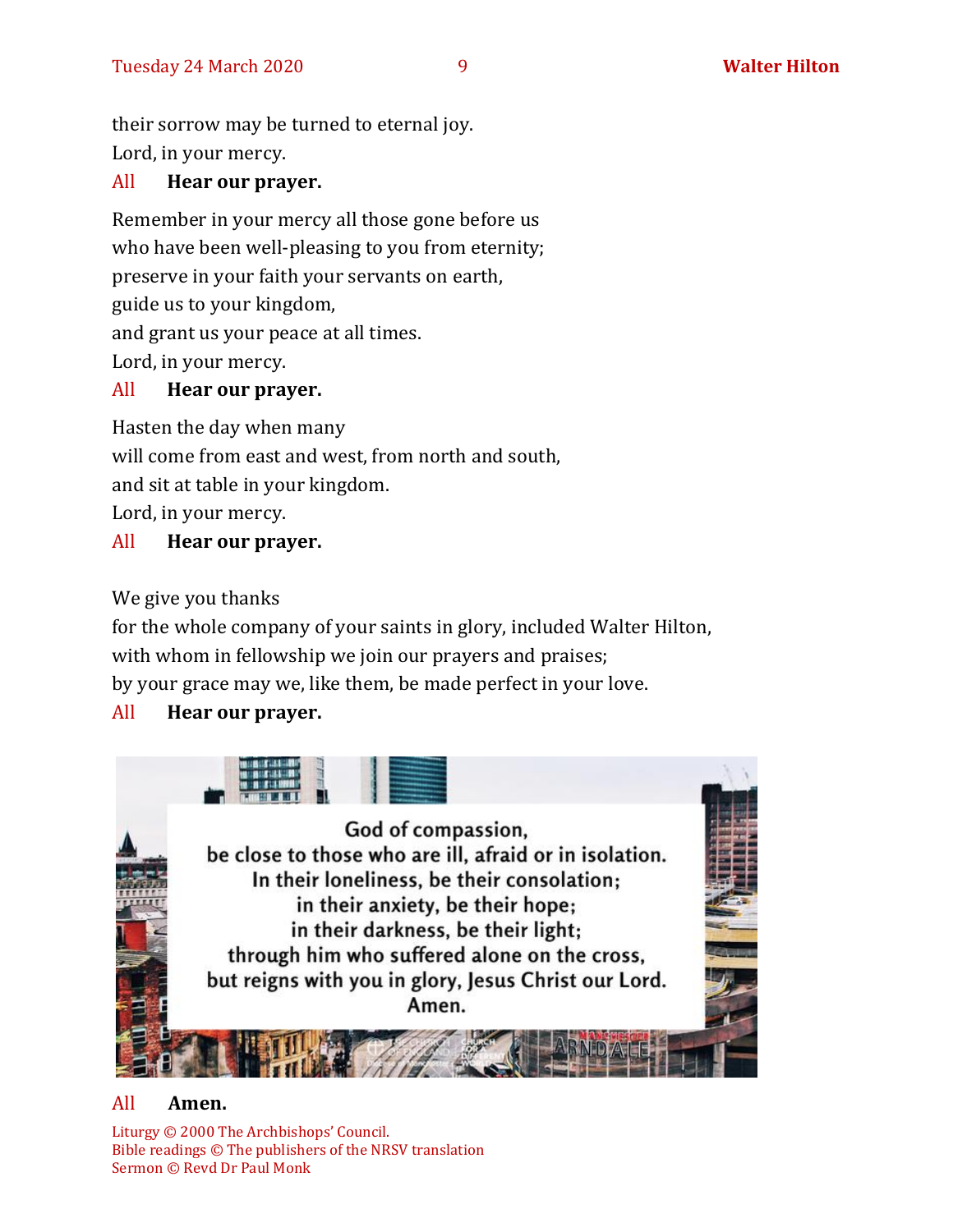Leader Merciful Father,

All **accept these prayers for the sake of your Son, our Saviour Jesus Christ. Amen.**

### **The peace**

May the God of peace sanctify you: may he so strengthen your hearts in holiness that you may be blameless before him at the coming of our Lord Jesus with his saints.

The peace of the Lord be always with you:

All **And also with you.**

The liturgy of the Communion Service appears below

# The Dismissal

Jesus said, 'I have made your name known to those you gave me from the world. They were yours, and you gave them to me, and they have kept your word. Now they know that everything you have given me is from you; for the words that you gave to me I have given to them, and they have received them and know in truth that I came from you; and they have believed that you sent me. I am asking on their behalf; I am not asking on behalf of the world, but on behalf of those whom you gave me, because they are yours.' *John 17:6–9*

May God, who kindled the fire of his love in the hearts of the saints, pour upon you the riches of his grace.

#### All **Amen**

May he give you joy in their fellowship and a share in their praises.

#### All **Amen**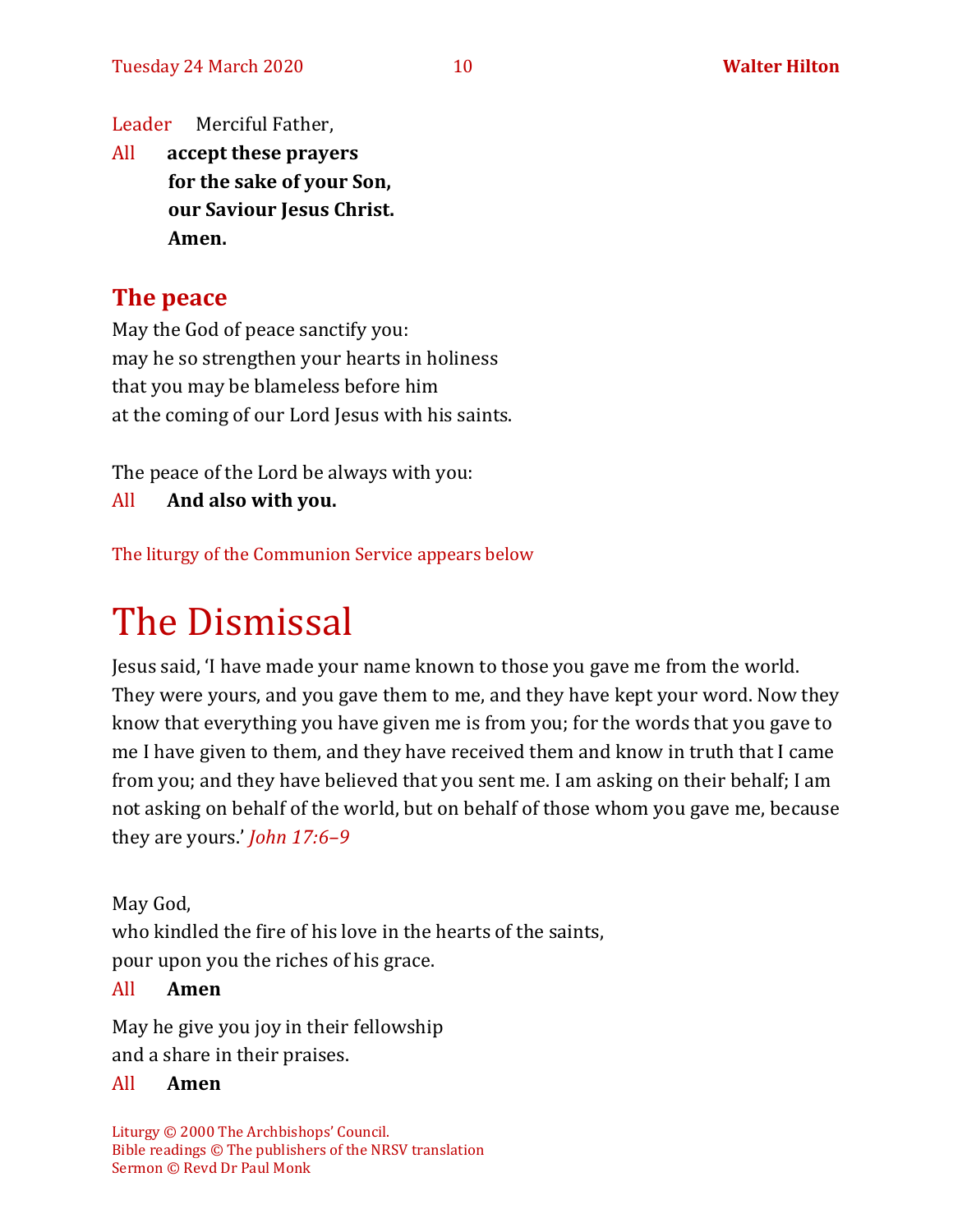May he strengthen you to follow them in the way of holiness

and to come to the full radiance of glory.

#### All **Amen**

And the blessing of God the Almighty:

Father, Son, and Holy Spirit, be with you now and remain with you always.

#### All **Amen**

Go in peace to love and serve the Lord.

### All **In the name of Christ. Amen.**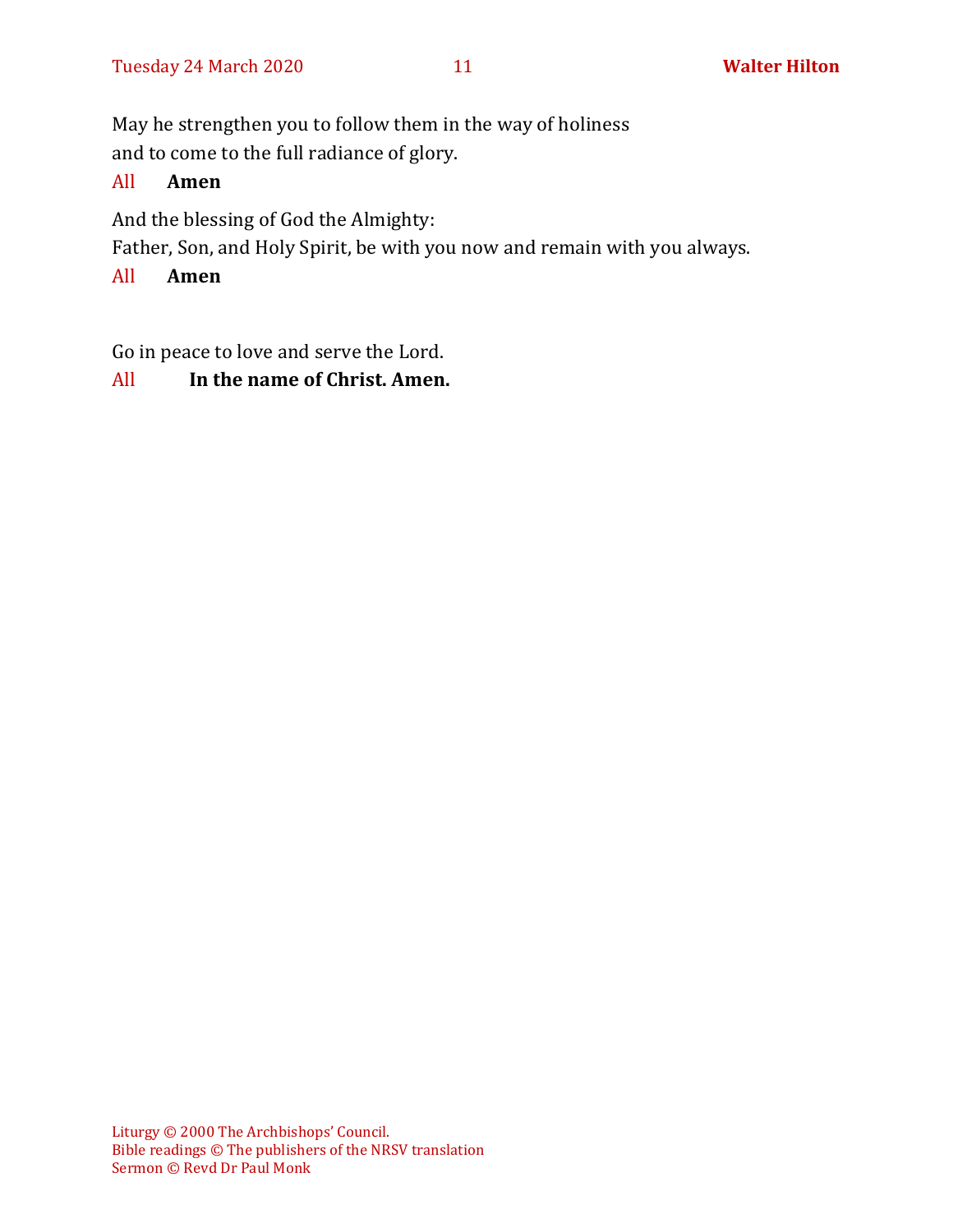# The Liturgy of the Sacrament

#### Eucharistic Prayer (prayer E)

The Lord be with you

#### All **and also with you.**

Lift up your hearts.

#### All **We lift them to the Lord.**

Let us give thanks to the Lord our God.

#### All **It is right to give thanks and praise.**

It is indeed right, our duty and our joy that we should always sing of your glory, holy Father, almighty and eternal God, through Jesus Christ your Son our Lord. For you are the hope of the nations, the builder of the city that is to come. Your love made visible in Jesus Christ brings home the lost, restores the sinner and gives dignity to the despised. In his face your light shines out, flooding lives with goodness and truth, gathering into one in your kingdom a divided and broken humanity. Therefore with all who can give voice in your creation we glorify your name, for ever praising you and saying:

All **Holy, holy, holy Lord, God of power and might, heaven and earth are full of your glory. Hosanna in the highest. Blessed is he who comes in the name of the Lord. Hosanna in the highest.**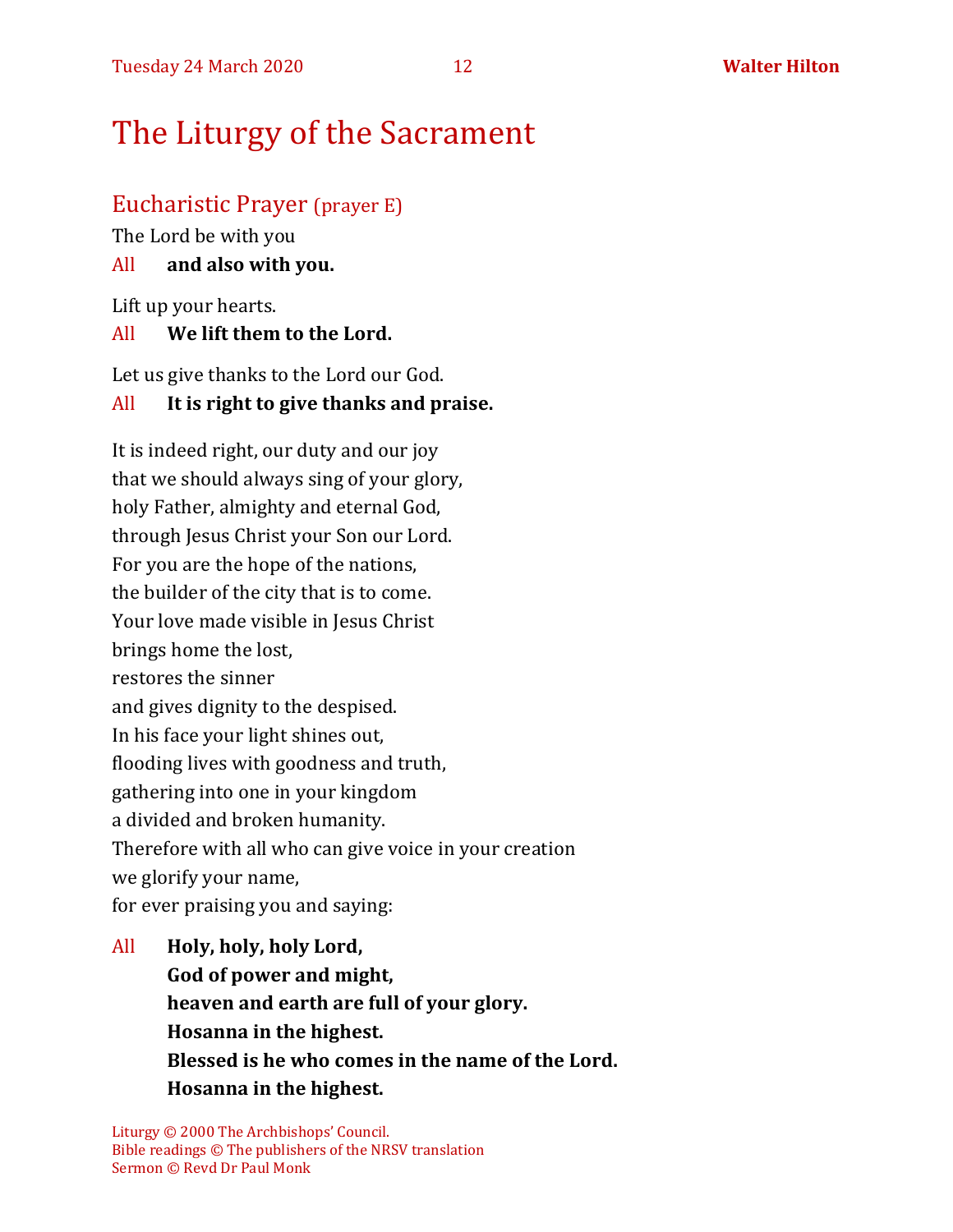We praise and bless you, loving Father, through Jesus Christ, our Lord; and as we obey his command, send your Holy Spirit, that broken bread and wine outpoured may be for us the body and blood of your dear Son.

On the night before he died he had supper with his friends and, taking bread, he praised you. He broke the bread, gave it to them and said: Take, eat; this is my body which is given for you; do this in remembrance of me.

When supper was ended he took the cup of wine. Again he praised you, gave it to them and said: Drink this, all of you; this is my blood of the new covenant, which is shed for you and for many for the forgiveness of sins. Do this, as often as you drink it, in remembrance of me.

So, Father, we remember all that Jesus did, in him we plead with confidence his sacrifice made once for all upon the cross. Bringing before you the bread of life and cup of salvation, we proclaim his death and resurrection until he comes in glory.

Great is the mystery of faith:

All **Christ has died: Christ is risen: Christ will come again.**

Lord of all life,

help us to work together for that day

when your kingdom comes

and justice and mercy will be seen in all the earth.

Look with favour on your people,

gather us in your loving arms

```
Liturgy © 2000 The Archbishops' Council. 
Bible readings © The publishers of the NRSV translation
Sermon © Revd Dr Paul Monk
```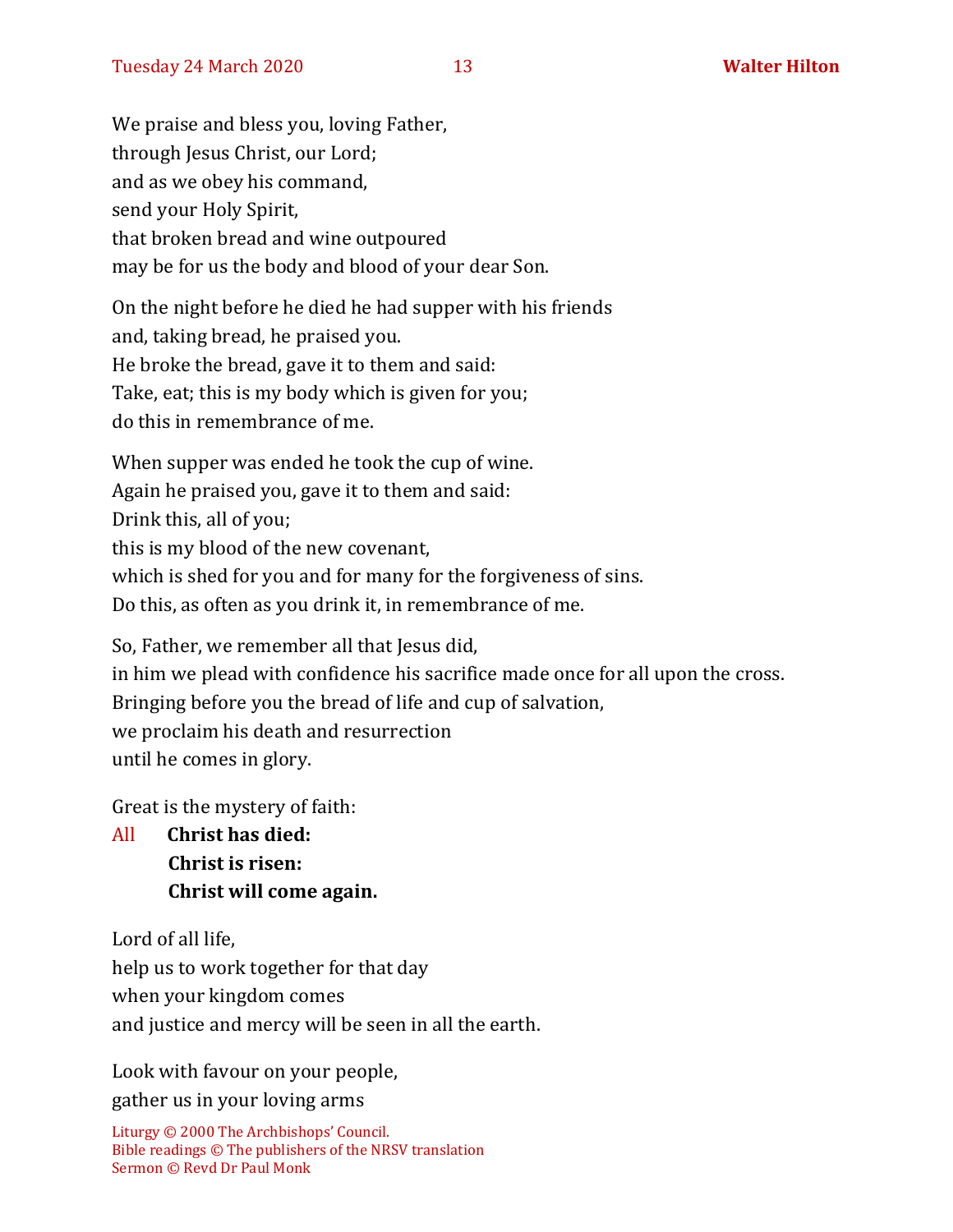and bring us with Walter Hilton, St Barnabas and all the saints to feast at your table in heaven.

Through Christ, and with Christ, and in Christ, in the unity of the Holy Spirit, all honour and glory are yours, O loving Father, for ever and ever.

All **Amen.**

## The Lord's Prayer

As our Saviour taught us, so we pray

All **Our Father in heaven, hallowed be your name, your kingdom come, your will be done, on earth as in heaven. Give us today our daily bread. Forgive us our sins as we forgive those who sin against us. Lead us not into temptation but deliver us from evil.**

> **For the kingdom, the power, and the glory are yours now and for ever. Amen.**

## Breaking of the Bread

We break this bread to share in the body of Christ.

- All **Though we are many, we are one body, because we all share in one bread.**
- All **Lamb of God,**

**you take away the sin of the world, have mercy on us.**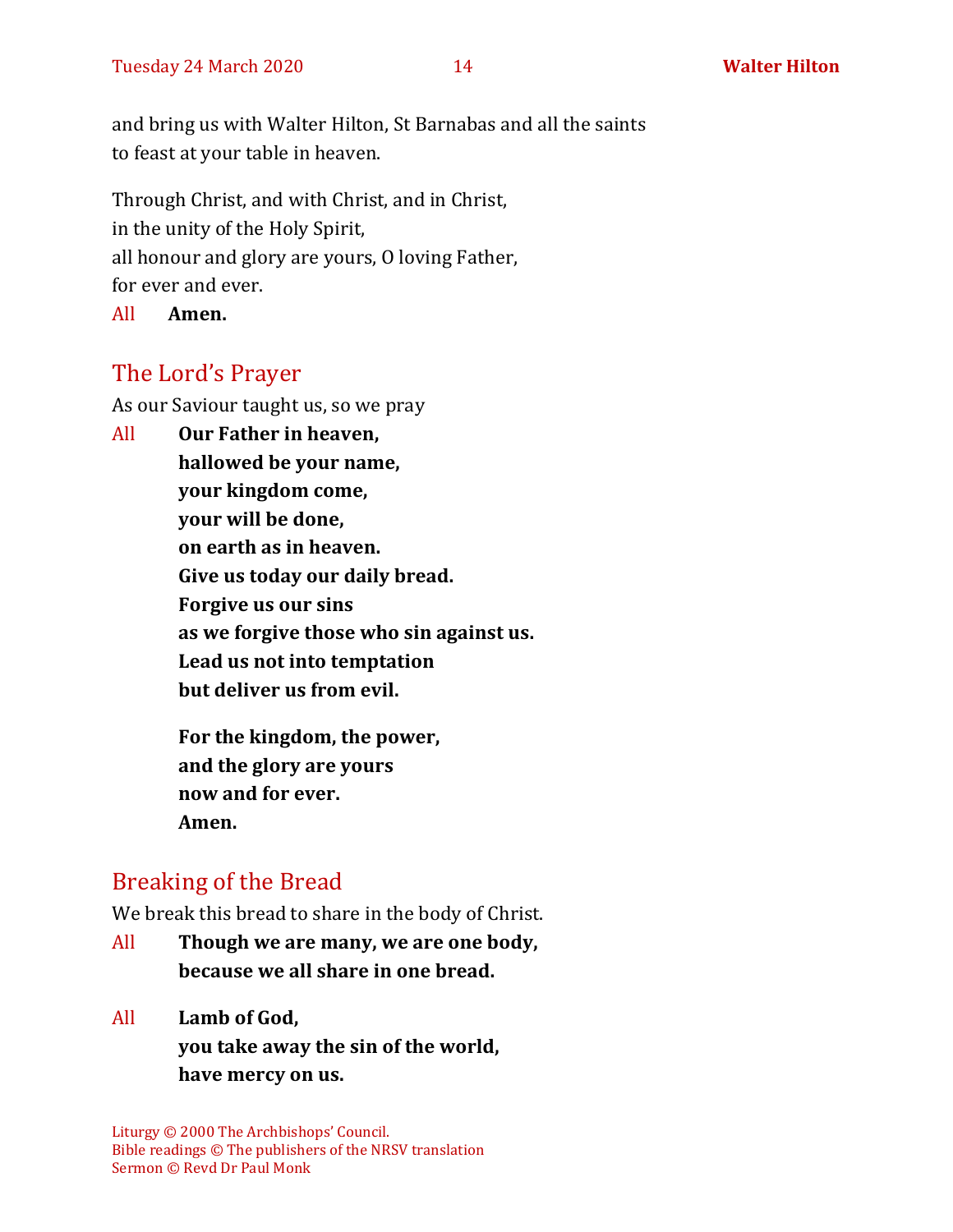**Lamb of God, you take away the sin of the world, have mercy on us. Lamb of God, you take away the sin of the world, grant us peace.**

Draw near with faith.

Receive the body of our Lord Jesus Christ

which he gave for you,

and his blood which he shed for you.

Eat and drink

in remembrance that he died for you,

and feed on him in your hearts

by faith with thanksgiving.

All **We do not presume**

**to come to this your table, merciful Lord, trusting in our own righteousness, but in your manifold and great mercies. We are not worthy so much as to gather up the crumbs under your table. But you are the same Lord whose nature is always to have mercy. Grant us therefore, gracious Lord, so to eat the flesh of your dear Son Jesus Christ and to drink his blood, that our sinful bodies may be made clean by his body and our souls washed through his most precious blood, and that we may evermore dwell in him, and he in us. Amen.**

Communion is distributed.

## Prayer after Communion

God Most High, whose handmaid bore the Word made flesh: